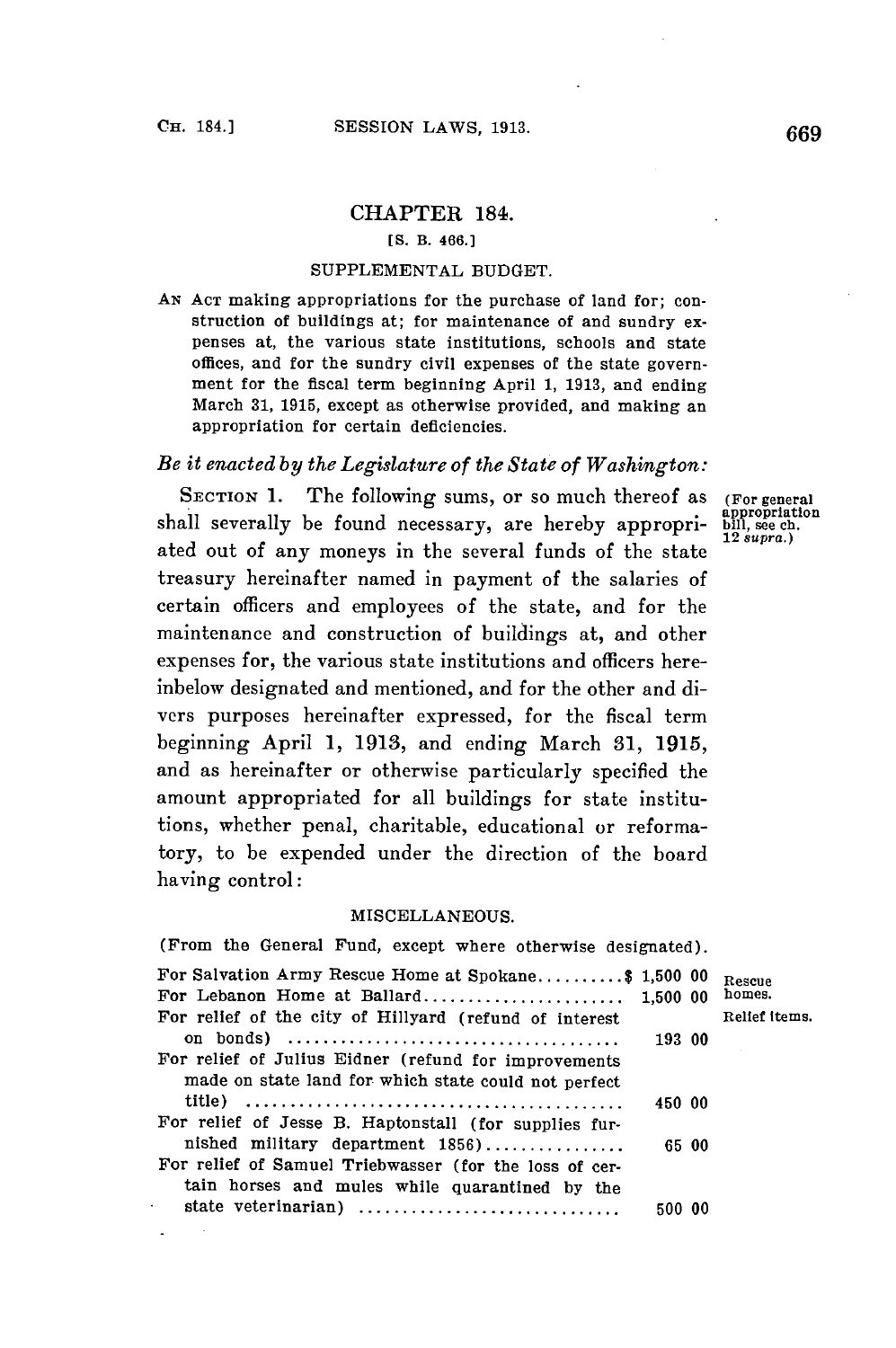$\ddot{\phantom{0}}$ 

| For relief of J. W. Henry (from Military Fund), (for<br>horse hire during National Guard encampment, |          |       |
|------------------------------------------------------------------------------------------------------|----------|-------|
| August 26, 1910)                                                                                     | \$48 00  |       |
| For relief of Hugh Phillips (for services in extradition                                             |          |       |
| proceedings in the matter of Myron A. Moore)                                                         | 710 95   |       |
| For relief of Mary J. Soash (refund account of pay-                                                  |          |       |
| ments on state land for which title could not be                                                     |          |       |
|                                                                                                      | 63 15    |       |
| For relief of Thomas R. Giles (refund account of pay-                                                |          |       |
| ments on state land for which title could not be                                                     |          |       |
| given) $\ldots \ldots \ldots \ldots \ldots \ldots \ldots \ldots \ldots \ldots \ldots \ldots \ldots$  | 32 75    |       |
| For relief of Laura Winter Nelson (refund account of                                                 |          |       |
| property escheated to the state in error)                                                            | 605 00   |       |
| For relief of Jacob Majerus (refund account of pay-                                                  |          |       |
| ments on state land for which title could not be                                                     |          |       |
| given) $\ldots \ldots \ldots \ldots \ldots \ldots \ldots \ldots \ldots \ldots \ldots \ldots \ldots$  | 91 45    |       |
| For relief of G. C. Campbell (for court costs in case of                                             |          |       |
| State vs. Ridpath)                                                                                   | 37 35    |       |
| For relief of L. G. Kerns (balance due on elk sold to                                                |          |       |
| A.-Y.-P. exposition)                                                                                 | 350 00   |       |
| For relief of E. O. Snodgrass (for salary and expenses                                               |          |       |
| account of horticultural inspection)                                                                 | 160 46   |       |
| For relief of W. S. Peacock (for services as deputy                                                  |          |       |
| fire                                                                                                 | 27 25    |       |
| For relief of B. C. Beadleston (for services as deputy                                               |          |       |
|                                                                                                      |          | 925   |
| For relief of J. M. Ashton (for defending title in U.S.                                              |          |       |
| court in case brought by Bureau of Indian Affairs                                                    |          |       |
| and Department of the Interior against the State of                                                  |          |       |
| Washington et al., affecting tide lands in Tacoma                                                    |          |       |
|                                                                                                      | 6,067 23 |       |
| For relief of Fidelity Trust Company, Tacoma (from                                                   |          |       |
| the Military Fund) (account unpaid balance on                                                        |          |       |
| military warrant No. 6437)                                                                           | 6400,    |       |
| For relief of Fruit and Sharp (account money paid                                                    |          |       |
| land department in error on state contract No.                                                       |          |       |
|                                                                                                      | 350 00   |       |
| For relief of A. C. Smith (account money paid land                                                   |          |       |
| department in error on state contract No. 4,628)                                                     | 816 78   |       |
| For relief of R. A. Klinge (account of erroneous es-                                                 |          |       |
| cheat of lots 1 and 2, block 3, town of Ainsworth)                                                   |          | 25 40 |
| For relief of R. P. Norton (account of erroneous escheat                                             |          |       |
| of lots 1 and 2, block 3, town of Ainsworth)                                                         |          | 25 40 |
| For relief of Joseph McCann (error in sale of state                                                  |          |       |
|                                                                                                      | 650 55   |       |
| For relief of M. P. Zindorf (from Public Highway                                                     |          |       |
| Fund)<br>(services in construction of state road                                                     |          |       |
| No. 1, as certified by highway commissioner)                                                         | $-50255$ |       |
| For relief of R. H. Graham (account of services per-                                                 |          |       |
| formed during legislative session, $1911$ )                                                          |          | 25 00 |

 $\overline{a}$ 

 $\ddot{\phantom{a}}$ 

 $\ddot{\phantom{0}}$ 

 $\ddot{\phantom{a}}$ 

 $\sim$   $\sim$ 

 $\bar{\beta}$ 

 $\mathcal{L}^{\text{max}}_{\text{max}}$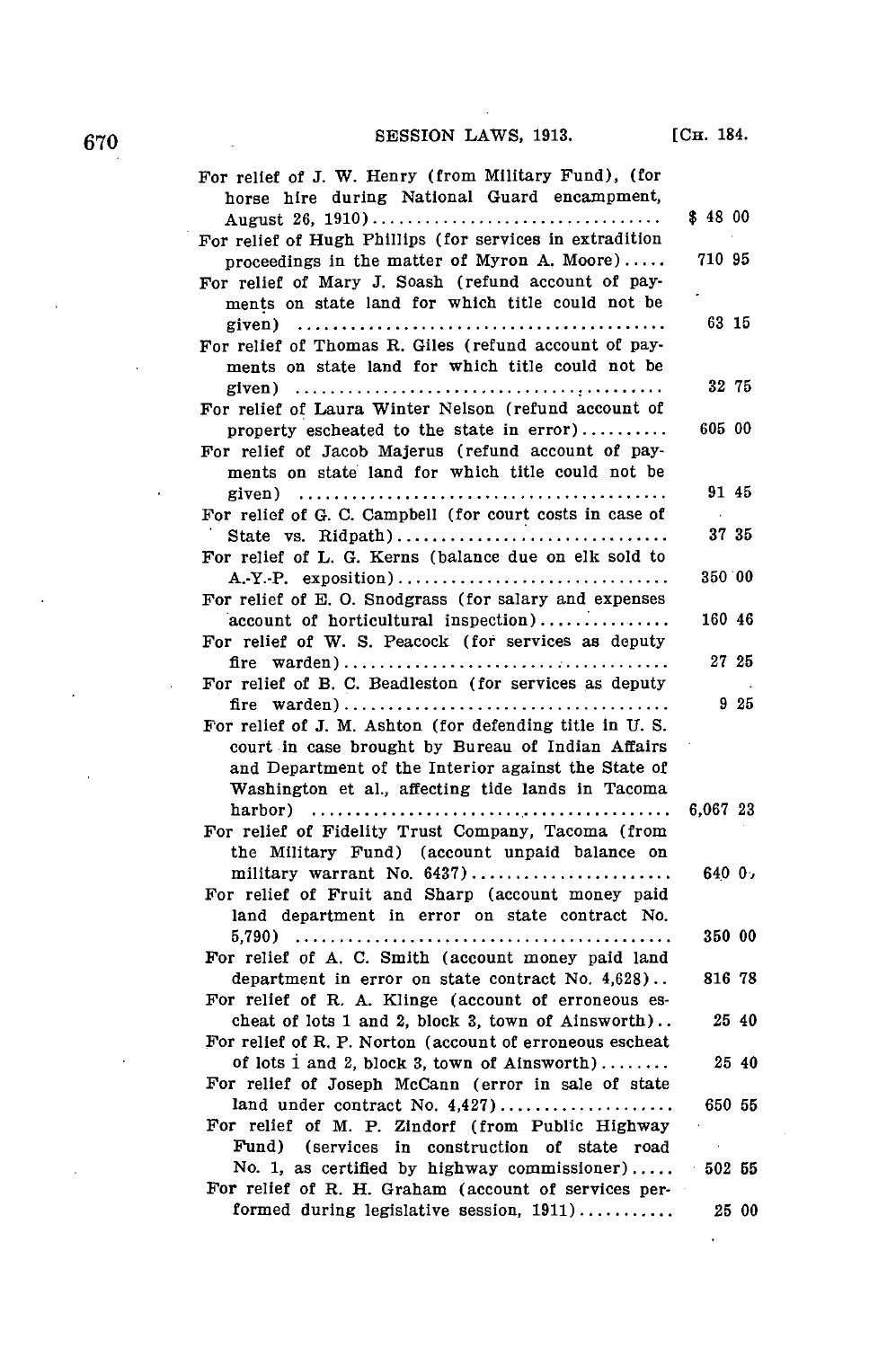l.

 $\hat{\mathcal{A}}$ 

 $\ddot{\phantom{a}}$ 

 $\hat{\mathcal{L}}$ 

| For relief of L. D. Williams (account of services per-                                                     |          |                                                 |
|------------------------------------------------------------------------------------------------------------|----------|-------------------------------------------------|
| formed during legislative session, $1911$ )<br>For relief of Bank of Winona (refund double pay of          | \$2500   |                                                 |
| annual license as per decision of supreme court,                                                           |          |                                                 |
| For relief of American Firebrick Company (refund                                                           | 40 00    |                                                 |
| double pay of annual license as per decision of                                                            |          |                                                 |
| supreme court, decision $10,191)$                                                                          | 40 00    |                                                 |
| For relief of Mrs. R. O. Dunbar (refund of filing fee of<br>Justice R. O. Dunbar as candidate for judge of |          |                                                 |
| supreme court, $1912)$                                                                                     | 60 00    |                                                 |
| For relief of Younglove Grocery Company (for supplies                                                      |          |                                                 |
| furnished Western Washington Hospital for Insane,                                                          |          |                                                 |
| as certified by State Board of Control)<br>For relief of Frank Randolph (from State Highway                | 634 52   |                                                 |
| Fund), (moneys paid in enforcing prison rules at                                                           |          |                                                 |
| quarry at Carrolton, Cowlitz county)                                                                       | 54 30    |                                                 |
| For the relief of the persons named below                                                                  | 3,800 00 | State<br>Reformatory.                           |
| This sum, or so much thereof as may be necessary                                                           |          |                                                 |
| is appropriated for the payment to the persons<br>named below of the amounts set opposite their            |          |                                                 |
| respective names upon contracts for construc-                                                              |          |                                                 |
| tion and equipment of the Washington State                                                                 |          |                                                 |
| Reformatory, with interest from the date of                                                                |          |                                                 |
| acceptance of the work under such contract, the                                                            |          |                                                 |
| principal sums being as follows:<br>C. C. Moore & Company\$1,300 00                                        |          |                                                 |
| Eckhart Plumbing & Heating Company 1,500 00                                                                |          |                                                 |
| Z. C. Miles and Piper Company<br>220 00                                                                    |          |                                                 |
| Agutter-Griswold Company<br>403 00                                                                         |          |                                                 |
| The total sum of money paid by this appropriation                                                          |          | To be charged<br>to Reforma-                    |
| shall be charged against the appropriation for<br>the Washington State Reformatory for the bien-           |          | tory appro-<br>priation.                        |
| nium ending March 31, 1913, and no greater sum                                                             |          | $($ See ch. 12, p. 21 $supra$ .<br>This reduces |
| shall be expended from the State Reformatory                                                               |          | the appropria-<br>tion for the                  |
| appropriation for said biennium than the sum                                                               |          | reformatory<br>for the                          |
| resulting from the difference between said Re-<br>formatory appropriation and the total amount             |          | biennium to<br>\$420,200.00.)                   |
| expended under this appropriation."                                                                        |          |                                                 |
| For relief of F. L. Barber (from State Highway Fund),                                                      |          |                                                 |
| (money paid in enforcing prison rules at quarry                                                            |          |                                                 |
| at Carrolton, Cowlitz county)                                                                              | 126 50   |                                                 |
| For state capitol commission (for inspecting, advertis-                                                    |          | Supplemental<br>items.                          |
| ing and sale of capitol building land, traveling ex-<br>expenses, clerk hire, salaries, printing, postage, |          |                                                 |
| etc.)                                                                                                      | 2,000 00 |                                                 |
| For state dairy and food commissioner (additional                                                          |          |                                                 |
| printing)                                                                                                  | 1,000 00 |                                                 |
| For supreme court (clerk hire and stenographers) 10,000 00                                                 |          |                                                 |
| For repair of shed over capitol foundation                                                                 | 250 00   |                                                 |

 $\ddot{\phantom{a}}$ 

 $\overline{a}$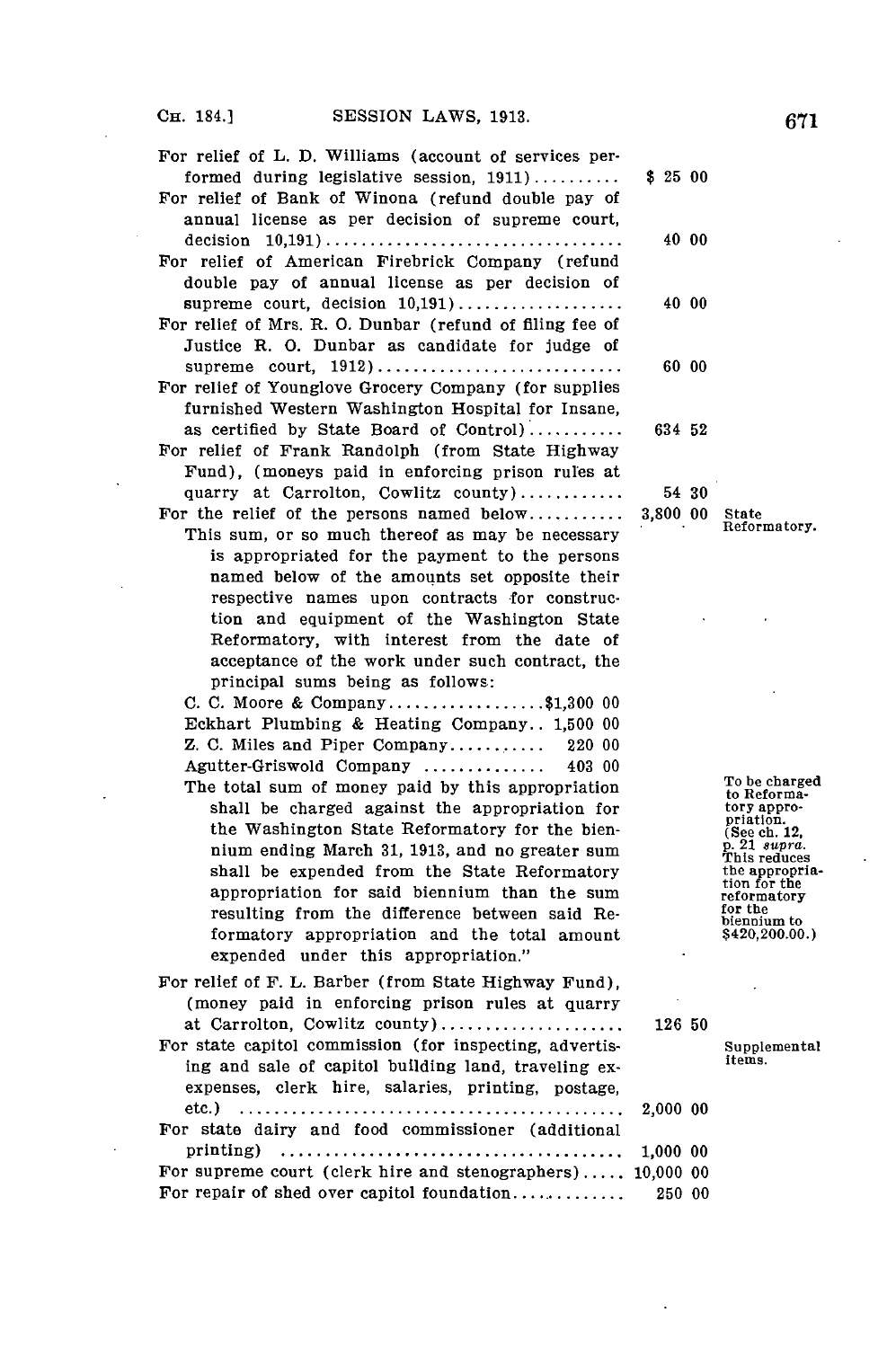For expense of commission on uniform state **laws..... \$ 500 00** For expense of commission appointed **by** Governor M. **E.** Hay to draft water -code (to be paid on sworn statement of members) **...............** 1,200 **00** For distribution of Supreme Court Reports and Session Laws **........................................ 750 00** For relief of Lowman **&** Hanford, balance on materials furnished legislative session, **1911................. .63** 21 For witness fees in hearings of state tax commission.. 2,000 **00** Judgments. To pay judgments against the state-*E.* **N.** Steele, administrator, de bonis non, with the will annexed of the estate of Tilsa Wohaut, with **interest...............................** 144 **<sup>00</sup>** Vaughan **&** Morrill Company, with **interest......... .396 97** Local assess- To pay local assessments for improvements on State ments  $lands-$ On state lands in Spokane: Improvement districts Nos. **611, 3,** 14, 14 extension, **672, 670, 675, 3,** 645 **... \$1,366 35** Interest **............................. 101 96** 1,468 **31** Improvement districts Nos. 21, **296, 839, 840...........................\$1,843** 41 Interest **............................. 177 17** 2,020 **58** On state lands in Seattle: Improvement districts Nos. **1533, 1369, 1705, 1718, 1757,** 1849, **1891, 2061, 2213 .......................... \$1,175 77** Interest **........................... 166 18** 1,341 **95** On state lands in Olympia: Improvement District No. **112..........** \$242 **50** Interest **............................ 19 89 262 39** On state lands in Walla Walla: Improvement district No. **11..........\$1,094** 40 Interest (approx) **................... 100 00** 1,194 40 On state lands in Skagit county, assessed for diking and drainage purposes; ditch districts Nos. **1,** 5, 12, 14, **15............................. 1,774 58** On state lands in Pacific county, assessed for drainage of Tartlett **Slough.......................** 427 **<sup>26</sup> On** state lands in Yakima county, assessed for drainage **....................................... 179 81 SESSION LAWS, 1913.** [CH. 184.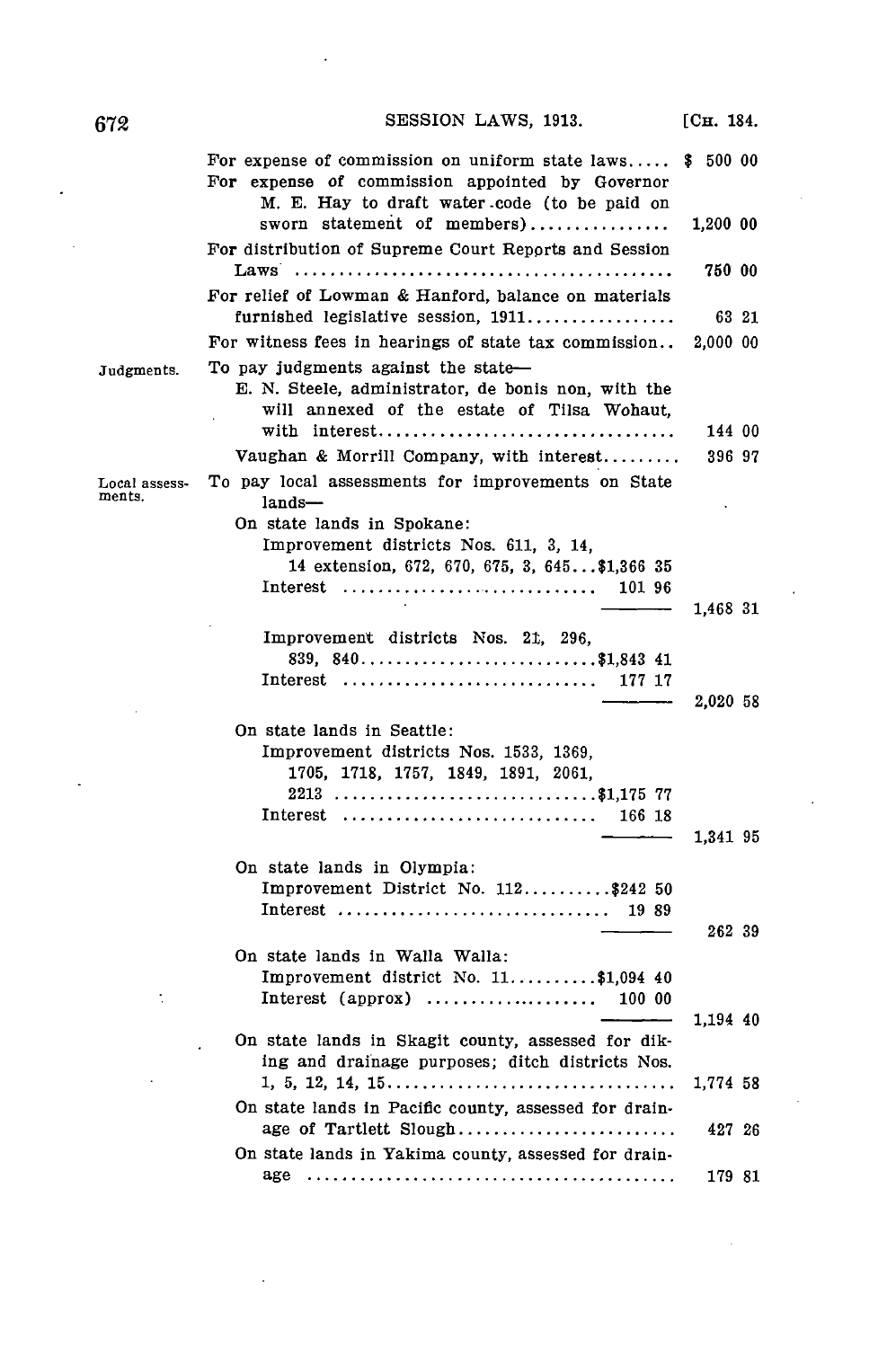| SESSION LAWS, 1913.<br>Сн. 184.]                                                                                                                                                                                                                     |                |       | 67.                |
|------------------------------------------------------------------------------------------------------------------------------------------------------------------------------------------------------------------------------------------------------|----------------|-------|--------------------|
| On state lands in the city of Vancouver:<br>For the improvement of East 7th St.,<br>local improvement district No. 93\$889 59<br>Interest  23 68                                                                                                     | $-8$ \$ 913 27 |       |                    |
| For advance confidential cruise of land liable to be<br>sold during the biennium, to be expended under the<br>direction of the state land commissioner 20,000 00                                                                                     |                |       | Vetoed.            |
| (From the University Fund)                                                                                                                                                                                                                           |                |       |                    |
| On state lands in the city of Seattle:<br>Improvement districts Nos. 2489, 2494, 2523,<br>2568 \$12,040 10<br>Interest  428 60                                                                                                                       |                |       |                    |
|                                                                                                                                                                                                                                                      | $-$ 12.468 70  |       |                    |
| (From the General Fund)                                                                                                                                                                                                                              |                |       |                    |
| For a woman's building at the University of Washing-                                                                                                                                                                                                 |                |       | Vetoed.            |
| (From the Ellensburg Normal School Fund.)                                                                                                                                                                                                            |                |       |                    |
| On state lands in the city of Ellensburg:<br>Improvement district No. 1911-E\$3,111 76<br>Interest  114 08                                                                                                                                           | 3.225 84       |       |                    |
| (From the Bellingham Normal School Fund).                                                                                                                                                                                                            |                |       |                    |
| On state lands in the city of Bellingham:<br>For improvement of the boulevard and Elk street<br>$(estimated)$                                                                                                                                        |                | 56 00 |                    |
| (From the Military Fund)                                                                                                                                                                                                                             |                |       |                    |
| On state lands in the city of Bellingham:<br>For improvemet of the boulevard and Elk street                                                                                                                                                          |                |       |                    |
| $(estimated)$                                                                                                                                                                                                                                        |                | 7 80  |                    |
| For the paving of Elk street (estimated)<br>For the improvement of Pine street in district No.                                                                                                                                                       | 974 80         |       |                    |
| 280 (with interest)<br>For the trunk sewer, districts 4x, 5x, 8x, and 9x                                                                                                                                                                             | 393 22         |       |                    |
|                                                                                                                                                                                                                                                      |                | 72 72 |                    |
| (From the General Fund)                                                                                                                                                                                                                              |                |       |                    |
| For the purpose of establishing a state powder factory<br>at the agricultural experiment grounds near Puyal-<br><i>Provided</i> , This amount shall be expended under<br>the direction of the State Board of Control who                             |                |       | Powder<br>factory. |
| shall acquire by purchase, condemnation or<br>otherwise, a suitable site for such factory and<br>make all needful rules and regulations for the<br>construction and operation of such factory, and<br>for the sale of the product thereof: Provided, |                |       |                    |

 $\ddot{\phantom{a}}$ 

 $\ddot{\phantom{a}}$ 

 $\sim$ 

 $\mathbb{Z}^2$ 

 $-22$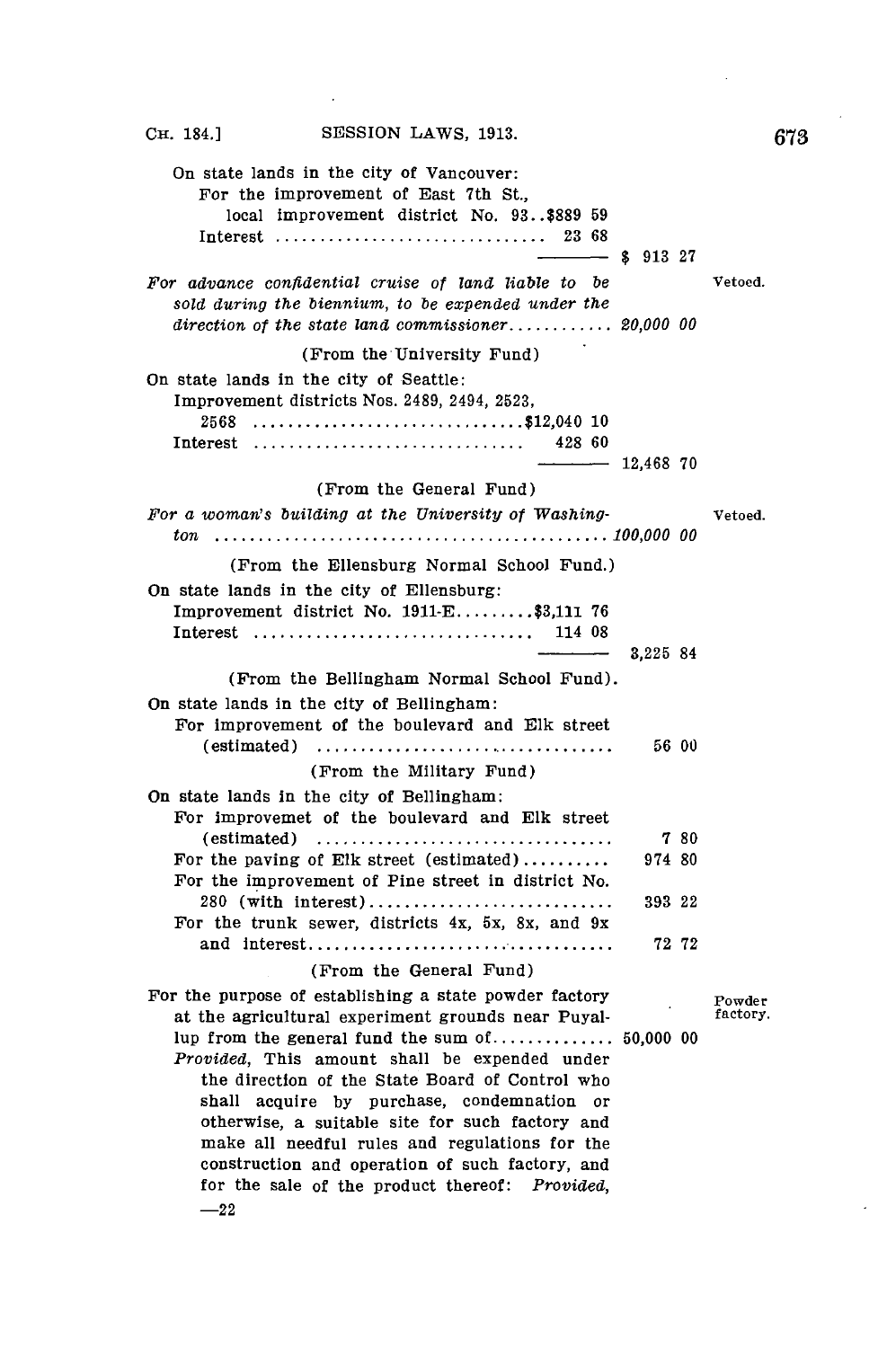powder manufactured in such establishment shall be sold only to the state, county or other municipality for improvement purposes or to actual citizens of the United States and the citizens of of the State of Washington for land clearing purposes and shall be sold as nearly the cost of manufacture as the board may deem advisable: *And provided further,* The governor may if he Governor may deems best, appoint a committee of three, one of appoint co-<br>appoint co-Intitude to in-<br>mittee to in-<br>whom shall be the chemist of the state college, to vestigate. make an investigation and report back in detail, the best possible plan for the construction of such factory and the manufacture of powder therein and the governor may authorize such committee to superintend the construction of such factory: *And provided further,* That if some other site or location shall be deemed **by** said board or committee better than the site or location at or adjoining the agricultural experiment station ground then such site may be selected and such factory constructed thereon:<br> *Provided, further,* That in case the governor<br>
not advisable after a thorough investigation finds that it is after a thorough investigation finds that it is not advisable for the state to expend the money hereby appropriated for the purpose above specified, the above amount or so much thereof as is not expended for investigation shall return to the general fund. Veterans' For the completion of the retaining wall near the Home.<br>Home, Weshington Veteranc' Home at Port Orchard on Washington Veterans' Home at Port Orchard, on Permanent Highway No. **1.................... \$** 5,000 **00**

Land For expenses of land mortgage bank commission as<br>Mortgage authorized by Senate Joint Resolution No. 7...... authorized by Senate Joint Resolution No. 7...... 2,500 00 For expenses of:

| State board of veterinary examiners                    | 500 00    |                                                                                                                                                                               |
|--------------------------------------------------------|-----------|-------------------------------------------------------------------------------------------------------------------------------------------------------------------------------|
|                                                        | 12,000 00 |                                                                                                                                                                               |
| Embalmers' examining board                             | 1.000 00  |                                                                                                                                                                               |
|                                                        | 1,500 00  |                                                                                                                                                                               |
| State board of dental examiners                        | 2,000 00  |                                                                                                                                                                               |
|                                                        | 3,00000   |                                                                                                                                                                               |
| For the commissioner of public lands for the survey    |           |                                                                                                                                                                               |
|                                                        |           |                                                                                                                                                                               |
| For furnishing of the Temple of Justice to be expended |           |                                                                                                                                                                               |
| under direction of a committee consisting of the       |           |                                                                                                                                                                               |
| governor, chief justice, attorney general, and the     |           |                                                                                                                                                                               |
|                                                        |           | Board of barber examiners 10,000 00<br>Board of medical examiners<br>State board of examiners of nurses<br>State board of pharmacy<br>of Lake Washington shore lands 5,000 00 |

state law librarian:

to construct<br>factory.

mission.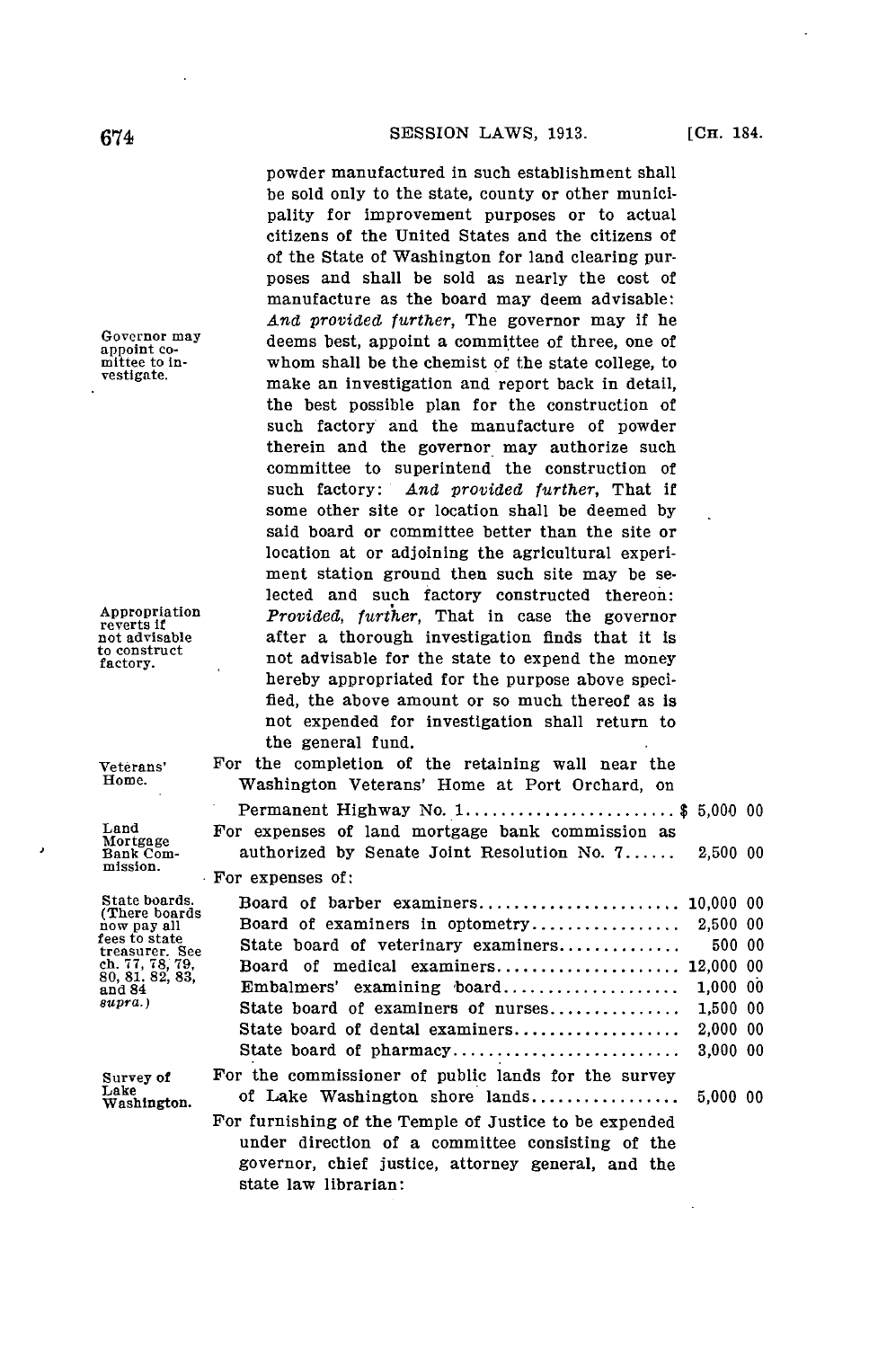$\bar{\mathcal{A}}$ 

 $\ddot{\phantom{a}}$ 

| Judges' chambers<br>Attorney general<br>Library<br>Library<br>Clerks' Office $\ldots, \ldots, \ldots, \ldots, \ldots, \ldots, \ldots, \ldots, \ldots$<br>Court and consultation rooms 10,000 00<br>Supreme court reporter<br>For the installation of a proper fire protection and                                                                                                                                                                                                                                                                                                                                                                                                                                                                                                                                                                                                                                                                                                                    | \$9,000 00<br>5,000 00<br>7,000 00<br>25,000 00<br>15,000 00<br>4,000 00 | Temple of<br>Justice,<br>furniture.<br>(For appro-<br>priation for<br>completing<br>Temple, see<br>ch. 50 $supra_i$ )<br>Schools for |
|------------------------------------------------------------------------------------------------------------------------------------------------------------------------------------------------------------------------------------------------------------------------------------------------------------------------------------------------------------------------------------------------------------------------------------------------------------------------------------------------------------------------------------------------------------------------------------------------------------------------------------------------------------------------------------------------------------------------------------------------------------------------------------------------------------------------------------------------------------------------------------------------------------------------------------------------------------------------------------------------------|--------------------------------------------------------------------------|--------------------------------------------------------------------------------------------------------------------------------------|
| sprinkler system for the School for the Deaf and<br>the School for the Blind at Vancouver 10,000 00<br>For the state fair at North Yakima:                                                                                                                                                                                                                                                                                                                                                                                                                                                                                                                                                                                                                                                                                                                                                                                                                                                           |                                                                          | Deaf and<br>Blind.                                                                                                                   |
| Payment of deficiencies (the amount of this item to<br>be deducted from the appropriation made for the<br>state fair by chapter 12 of the Laws of $1913$<br>For the office of secretary of state, department<br>weights and measures:                                                                                                                                                                                                                                                                                                                                                                                                                                                                                                                                                                                                                                                                                                                                                                | 8.500 00                                                                 | State Fair.<br>(Not an ad-<br>ditional ap-<br>appropria-<br>tion.)                                                                   |
| To purchase standards and equipment and for sal-<br>aries of deputy and inspector, traveling and                                                                                                                                                                                                                                                                                                                                                                                                                                                                                                                                                                                                                                                                                                                                                                                                                                                                                                     |                                                                          | Weights and<br>measures.                                                                                                             |
| office expenses, postage and incidentals 14,000 00<br>For Southwest Washington Fair:                                                                                                                                                                                                                                                                                                                                                                                                                                                                                                                                                                                                                                                                                                                                                                                                                                                                                                                 |                                                                          |                                                                                                                                      |
| For the purpose of paying the outstanding obli-<br>gations of the Southwest Washington Fair Asso-<br>ciation, or so much thereof as this appropriation<br>will pay of the same, there is hereby appropri-                                                                                                                                                                                                                                                                                                                                                                                                                                                                                                                                                                                                                                                                                                                                                                                            |                                                                          | Southwest<br>Washington<br>Fair.                                                                                                     |
| iated out of the general fund in the state.<br>treasury the sum of<br>And for the purpose of maintaining the Southwest<br>Washington Fair for the year 1913, there is<br>hereby appropriated out of the general fund the                                                                                                                                                                                                                                                                                                                                                                                                                                                                                                                                                                                                                                                                                                                                                                             | 9,000 00                                                                 | (Corrective)<br>only, see ch.<br>47 supra.)                                                                                          |
|                                                                                                                                                                                                                                                                                                                                                                                                                                                                                                                                                                                                                                                                                                                                                                                                                                                                                                                                                                                                      | 3,000 00                                                                 |                                                                                                                                      |
| (Provided, however, That if that certain bill known<br>and designated as Senate Bill No. 367 entitled:<br>"An act granting to Lewis county the property<br>held by the state for the Southwest Washington<br>Fair Association, creating a commission for the<br>control and management of the same, and au-<br>thorizing the counties within such association to<br>take part in and make appropriations for the<br>support of the fairs and exhibitions held thereon<br>by such association, and repealing sections 3012<br>to 3021 inclusive of Remington & Ballinger's An-<br>notated Codes and Statutes of Washington,"<br>which passed the Senate February 26, 1913, and<br>and passed the House March 4, 1913, and par-<br>ticularly section 7 of said bill shall become a<br>law, and the appropriation made in said section<br>7 of said bill shall become available, then and in<br>that event the foregoing appropriations of \$9,000.<br>and \$3,000, shall not be available or effective |                                                                          | (Act referred<br>to is ch. 47<br>supra.)                                                                                             |
| for the purposes mentioned or for any purposes.)                                                                                                                                                                                                                                                                                                                                                                                                                                                                                                                                                                                                                                                                                                                                                                                                                                                                                                                                                     |                                                                          |                                                                                                                                      |

 $\sim$